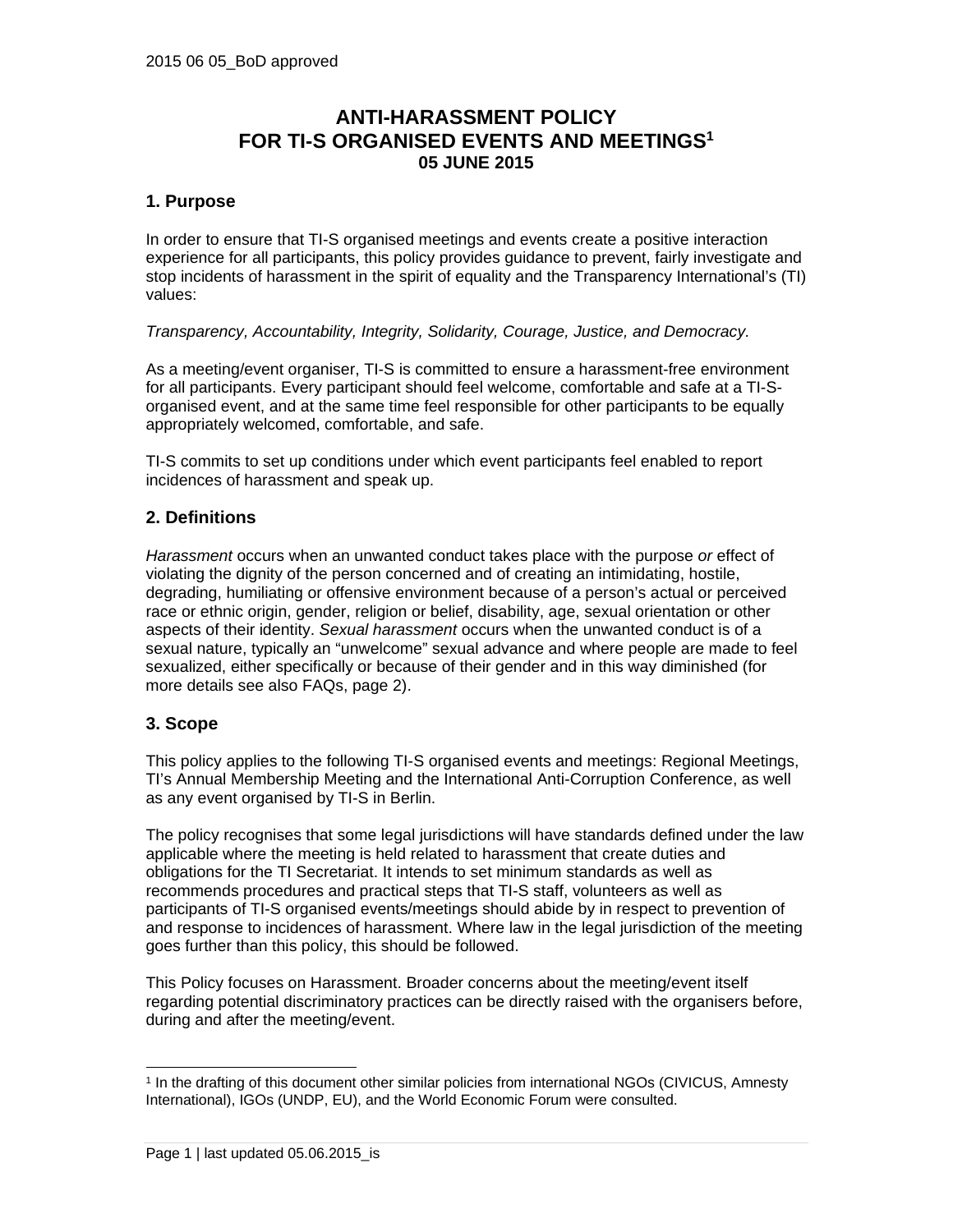Meeting/event organisers<sup>2</sup> as well as participants (such as National Chapter representatives, Individual Members, Senior Advisors, consultants, and service providers) are required to comply with and enforce this policy throughout the event/meeting.

# **4. Preventive actions**

The policy will be introduced to all participants of TI-S organised events/meetings as well as persons involved in the organisation and implementation of these meetings/events. All participants must explicitly accept the policy before attending the event/meeting. TI-S staff is de facto expected to abide with this policy.

An opening statement by the Chair of the event should stress TI's zero tolerance approach towards harassment and encourage all participants to behave in that spirit.

All communication at TI-S events or meetings should be appropriate for a professional audience including participants of many different backgrounds. All participants will benefit from an insightful and supportive meeting environment. It is important to bear in mind that humour may, particularly in a culturally-diverse context, hurt participants, even if the speaker did not intend it to be. Sexual language and imagery as well as sexist, racist, or exclusionary jokes are not appropriate. TI-S meetings and events provide a space for everyone to express themselves in a gentle and cordial environment.

All participants and persons involved in the organisation and implementation of TI-S events/meetings are expected to speak up, report, and when safe to do so, intervene and defuse a harassment situation. As a meeting organiser TI-S commits to set up the enabling conditions to ensure that witnesses and perceived victims feel encouraged to speak up.

In order to defuse a potential harassment situation, the witness is expected to address the perceived harassed person and provide them with an opportunity to get away from the situation, or to openly check whether they need help.

# **5. Principles**

The investigation and decision-making process is based on the following principles:

### **5.1. Confidentiality**

All individuals assuming a formal role and responsibility in the implementation of this policy (e.g. as contact point, or as Review Panel members) as well as the event/meeting organisers are bound by confidentiality. The complainant, respondent and witnesses have the right to confidentiality and anonymity to the extent possible to investigate the reported complaint. At the same time, the complainant, the respondent and witnesses have the responsibility to maintain confidentiality about the reported case during as well as after the investigation and decision-making process starting with the reporting of the complaint. This includes in particular the responsibility to respect and protect the identity of the complainant, respondent and witnesses by all parties involved in the reported case.

### **5.2. Information**

-

All parties involved have the right to be informed about the status of the harassment case at appropriate times. This includes in particular the right of the respondent to be informed that a case was filed against them and to respond to the allegations. All information should be

<sup>2</sup> Meeting organisers are the TI-S employees ultimately responsible for the event/meeting, e.g. Regional Director for a Regional Meeting.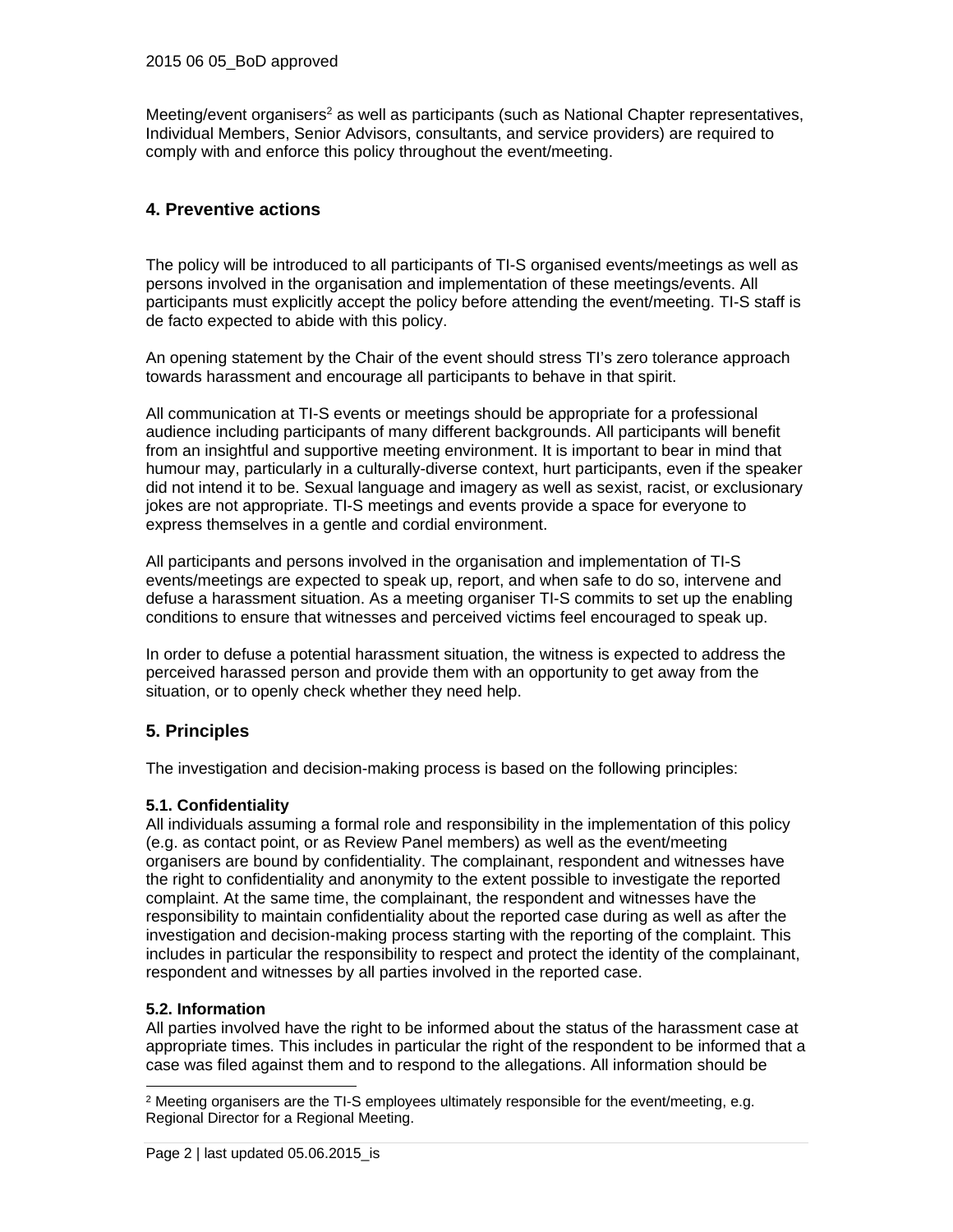treated with utmost discretion. This might include that only selected information can be shared. A written copy of the Review Panel's conclusion and decision on actions to be taken will be given to both parties.

### **5.3. Protection from repeated offence and retaliation**

Every party involved in a reported case have the responsibility to refrain from retaliation and other behaviour which could aggravate the situation. The complainant, the respondent, witnesses as well as the persons involved in the investigation of cases have the right to be protected from any offence or retaliation during the investigation process. Appropriate actions should be implemented by the Review Panel as soon as possible. This might for example include the temporary separation of complainant, respondent and/or witnesses. In case where repeated offence and / or retaliation continue after the event, the Review Panel commits to collaborating with any relevant follow up processes.

### **6. Process**

TI-S recognises two options in resolving a problem relating to harassment. Either an attempt can be made to resolve the problem in an informal way or a formal procedure can be embarked on. Participants will not be put under any duress to accept one or other option. The decision to act either informally or formally will rest exclusively with the alleged victim of the harassment.

### **6.1. Informal Process**

The alleged victim of the harassment may find it sufficient to have the opportunity to explain to the person engaging in the unwanted conduct that the behaviour in question is not welcome, that it offends them or makes them uncomfortable, and that it interferes with their participation in the event.

The informal procedure will be facilitated by the Contact Point or the assigned TI-S representative. During the informal procedure all discussions and settled claims will be recorded and the report will be treated in the strictest confidence. The alleged victim of the harassment and perpetrator will also be expected to agree in writing that the matter had been resolved.

If this approach does not resolve the matter to the satisfaction of the alleged victim of the harassment, he/she may embark on the formal procedure.

### **6.2. Formal Process**

The alleged victim of the harassment reserves the right to elect to embark on a formal procedure without having attempted to resolve the matter informally. Participants wishing to follow a formal procedure should follow the process as outlined below:

### **6.2.1. Reporting**

Participants directly affected by harassment as well as witnesses are encouraged to report incidents of harassment at a TI-S organised event/meeting. Witnesses are first urged to speak to the alleged victim and support the person to report the incident or ensure that that person is comfortable with the incident being reported by the witness or by an individual they trust that is also present at the event. However, witnesses should feel empowered to report cases in confidence even without the consent of the alleged victim, in order to bring violations to the attention of the event/meeting organisers and help ensure the safety of all event participants. The Review Panel is responsible for ensuring that no actions are taken without the expressed consent of the perceived harassed person.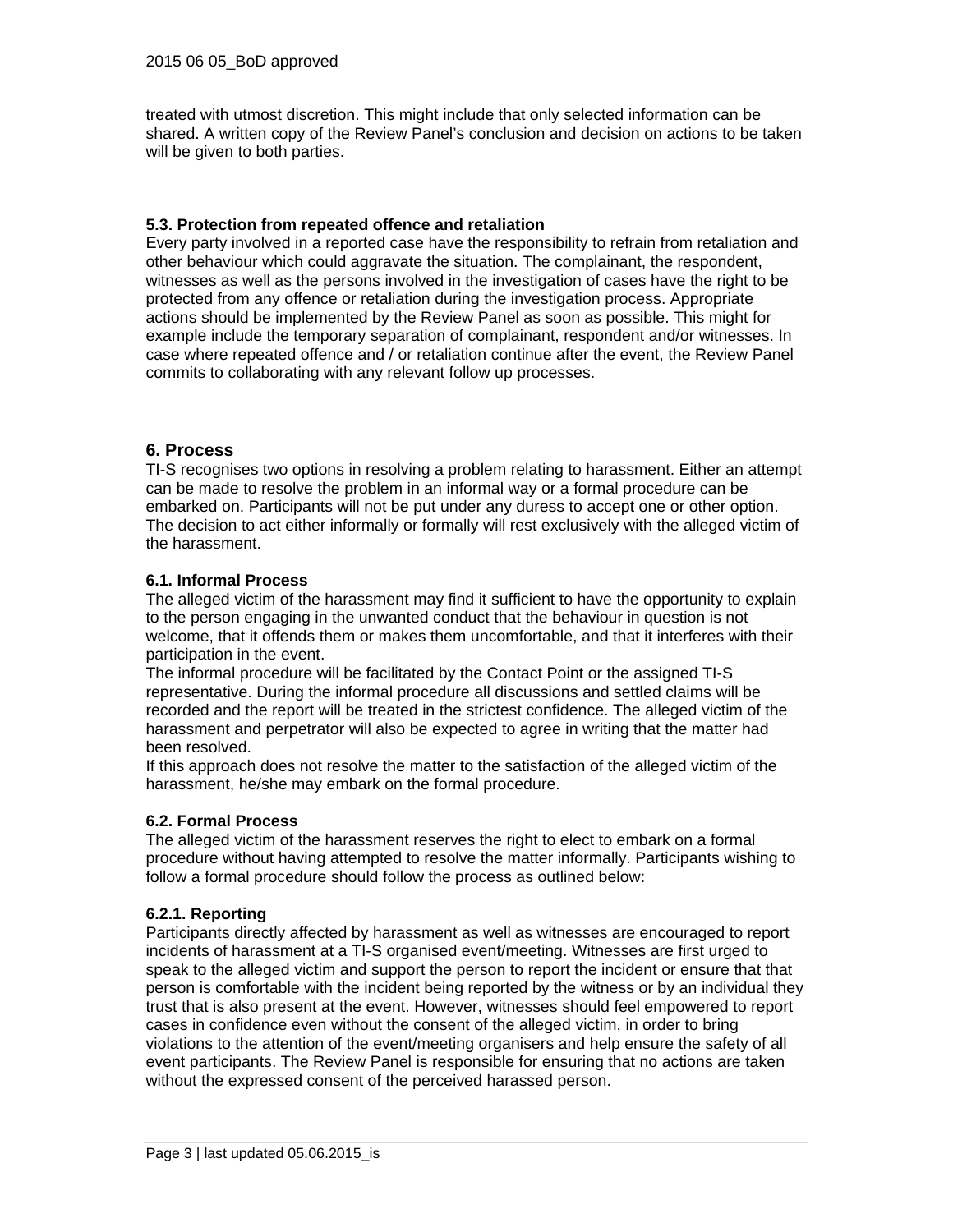### **6.2.2. Contact point**

Ideally, for each event the number of contact points should equal the number of days of duration of the event.

Contact points will be appointed on the basis of their capacity to effectively handle such sensitive issues as follows:

- For AMM by Managing Director following recommendation by Governance Director.
- For IACC by IACC Series Director.
- For Regional Meetings by respective Regional Director.
- For other TI-S organised events in Berlin by the responsible Group Director.
- For TI Board Meetings by the Governance Director.

All selected Contact Points should receive adequate training in order to carry out their function.

At the beginning of the event, the organiser must have informed all participants about the available means (i.e. email, mobile phone number etc.) to report cases of harassment to a designated contact point. The event/meeting organiser ensures a 24h-availability of the contact point during the event. Participants should report incidents to the contact point promptly by using the available contact means. If reporting to the contact point is perceived as a conflict of interest, participants can contact a member of the Review Panel directly.

The contact point may be also approached by any participant and person involved in the organisation and implementation of the meeting/event for advice regarding a perceived case of harassment. In this case, the receipt of advice from the contact point does not necessarily constitute a formal reporting of the incident.

### **6.2.3. Initial meeting**

The contact point will immediately get back to the complainant and invite them to a neutral and private space to receive more information about the complaint. The interview will be based on a standardised questionnaire (see FAQs, page 10) to capture information relevant for the assessment of the complaint. If demanded by the complainant, the initial meeting and provision of information can take place on the phone.

Upon permission by the complainant, the contact person immediately notifies the Review Panel and hands over the information received during the initial meeting. The Review Panel will convene latest within 24 hours to review the case details and decide on the next steps. The contact point will provide advice to the Review Panel if requested.

### **6.3. Investigation and decision-making process**

### **6.3.1. Review Panel**

The Review Panel is the investigatory body which looks into any harassment complaint received during the meeting/event. It should consist of three individuals, ideally one representative of TI-S Directors, one representative of TI-S staff and one participant. The TI-S Director and the TI-S staff representatives are appointed by the MD for one year. The participants'' representative should be from the National Chapter in the host country, and is appointed based on recommendation from the NC in the host country by the event organiser. In case the event takes place in a country where TI has no presence the event organiser will appoint a participants' representative. Members of the Review Panel should be appointed based on their capacity to effectively handle such sensitive issues, and additional training should be provided as necessary. The composition of the Review Panel must be declared and its members as well as contact channels announced in advance of the event.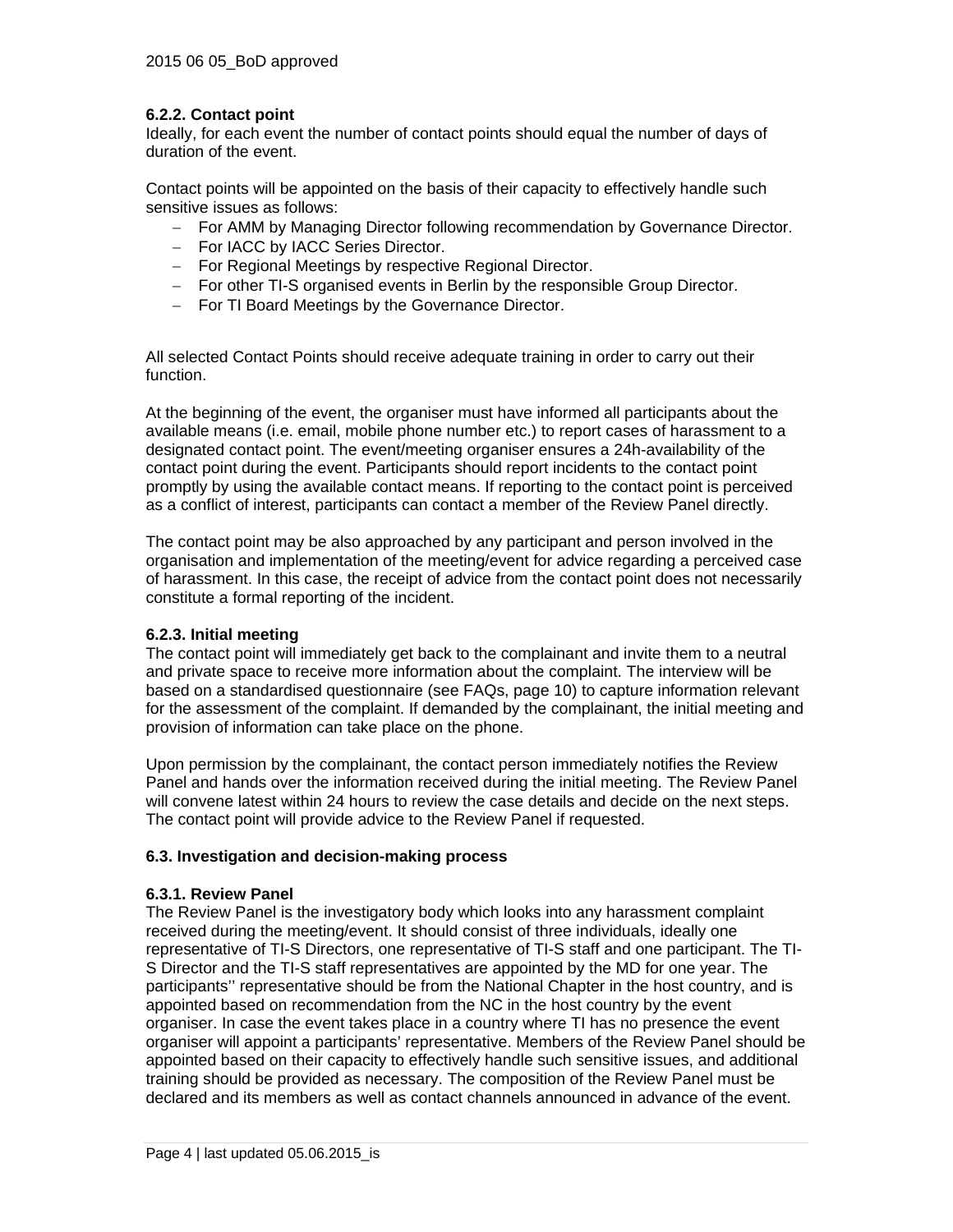### **6.3.2. Investigation process**

Given the brevity of an event, the investigation process will start within 24 hours of a complaint having been received by the Review Panel and if at least one member of the Review Panel deems the complaint worthy of investigation. Ideally a complaint should be reviewed and appropriate decision made within 48 hours.

A member of the Review Panel will contact in confidence the respondent **-** the person accused of harassment - and inform them that a complaint has been received. The Review Panel will give the respondent the possibility to respond to the allegation and presenting their version of the events. If the respondent denies the accusation or if the offence is considered severe enough by the Review Panel to warrant immediate further exploration the investigation proceeds.

If deemed necessary the Review Panel will schedule in confidence individual interviews with the complainant, the respondent and/or with witnesses named by the complainant or respondent.

All parties involved are expected to cooperate with the Review Panel members in confidence and provide information on request. This might include that any of these parties are pulled from their intended or scheduled activities at the event as deemed necessary in order to conduct the investigation.

### **6.3.3. Decision-making process**

Based on the information gathered during the investigation, the Review Panel will consult and come to a decision by majority vote. Possible outcomes of the investigation process are:

- The complaint is not upheld and will thus be dismissed.
	- o If deemed to have been lodged in good faith the complaint is closed and no further action taken.
	- $\circ$  If deemed malicious, with the intent of defaming the respondent, the Review Panel will decide on resulting responses and, if deemed appropriate, sanctions against the complainant including potentially to the Chair/ the Board of the complainant's National Chapter in the case of participants attending in a Chapter capacity.
	- o
- The complaint is upheld. The Review Panel will decide on the severity of the complaint, on resulting responses and, if deemed appropriate, sanctions.
	- o If the complaint is found to be so serious that it should be referred to the competent law enforcement authorities, the Review Panel will provide support to the complainant during the reporting process.
	- o If the complaint is found justified but less severe the Review Panel decides on appropriate internal sanctions, and communicates these in writing and orally to the complainant and the respondent.).

In all cases the Review Panel will inform all parties involved about its decision in writing and file all information gathered during the investigation process in a case log. During this decision making process it is particularly important that all parties involved respect the principles set out in paragraph 7 of this policy.

### **7. Responses and sanctions**

Non-compliance with this policy can result in responses and sanctions up to and including expulsion from all TI-S-organised events. Serious cases of harassment can furthermore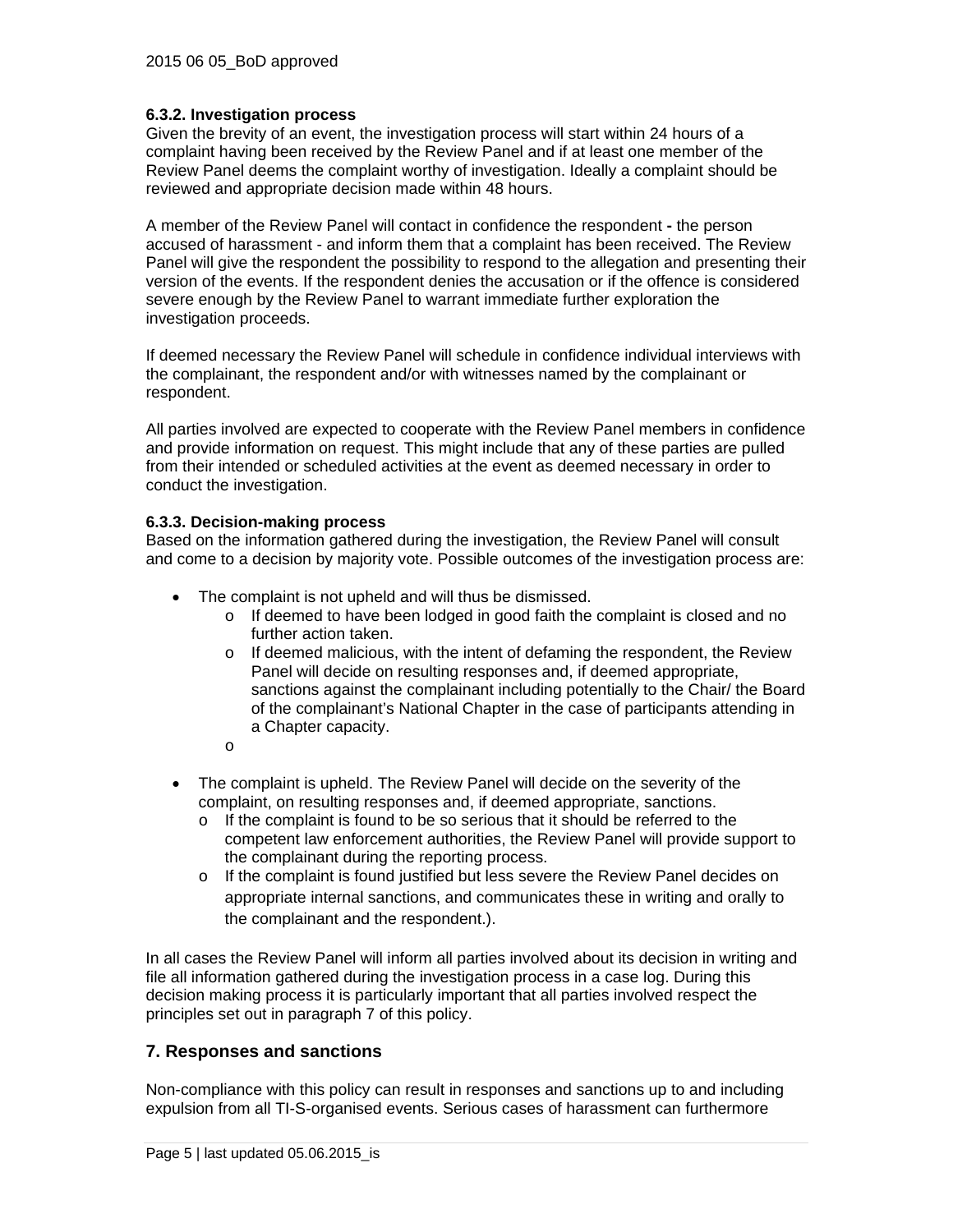result in reporting to relevant law enforcement authorities. The responses and sanctions intend first and foremost to prevent substantiated cases of harassment from recurring. This might include responses and sanctions with an effect beyond the end of a meeting/event.

As soon as a final decision was announced by the Review Panel, all parties involved are expected to comply with the decision and, if relevant, imposed responses and sanctions.

The Review Panel has the right to enforce the responses and sanctions with immediate effect.

In the case of repeated substantiated complaints against a participant of TI-S events/meetings, the individual may face expulsion and be barred from participating in further events/meetings .<sup>3</sup>

### **Note: Responses/corrective actions/sanctions should be based on a decision by majority vote and should be appropriate meaning:**

- based upon the circumstances.
- taking into account the nature and severity of the case.
- taking into account the potential or actual harm caused by the policy violation.
- aiming to stop the harassment immediately as well as in the future.

**Advisory discussion with the respondent**. Depending on the severity of the concern raised, the Review Panel may choose to have a direct conversation with the respondent, informing them that a complaint has been received about their conduct, naming the conduct in question and politely but firmly stating 'Please do not do that again'.

**Written warning**. The Review Panel may choose to issue a written warning, notifying the respondent about the conduct which must cease, and reminding them that further sanctions could apply if the behaviour does not end immediately. A written warning should usually come only after the Review Panel has already conducted an advisory discussion with the respondent (see above), and would likely be triggered by the offensive behaviour being repeated after that advisory discussion.

**Mediated meeting of involved parties**. The Review Panel can decide to arrange a meeting between the complainant and the respondent with the aim of allowing the two parties to discuss the incident and agree a way forward. This approach may allow less severe cases of harassment to be acknowledged and discussed in a format akin to counselling, without the resort to more serious sanctions. The complainant must agree to the use of this response, and cannot be forced into such a meeting against their will. A mediated meeting could also be useful in the event that a complaint is dismissed, as a means to explain that decision to both the complainant and respondent.

**Separation via 'restraining order'**. If the Review Panel feels it necessary or useful, it can opt to separate the complainant and respondent by informing each that a temporary 'restraining order' is in place until further notice. This would mean that these individuals should avoid any close contact such as being in the same small-group settings (break-

1

<sup>3</sup> In the case of the AMM, Chapters' voting rights will not be affected by the application of this policy.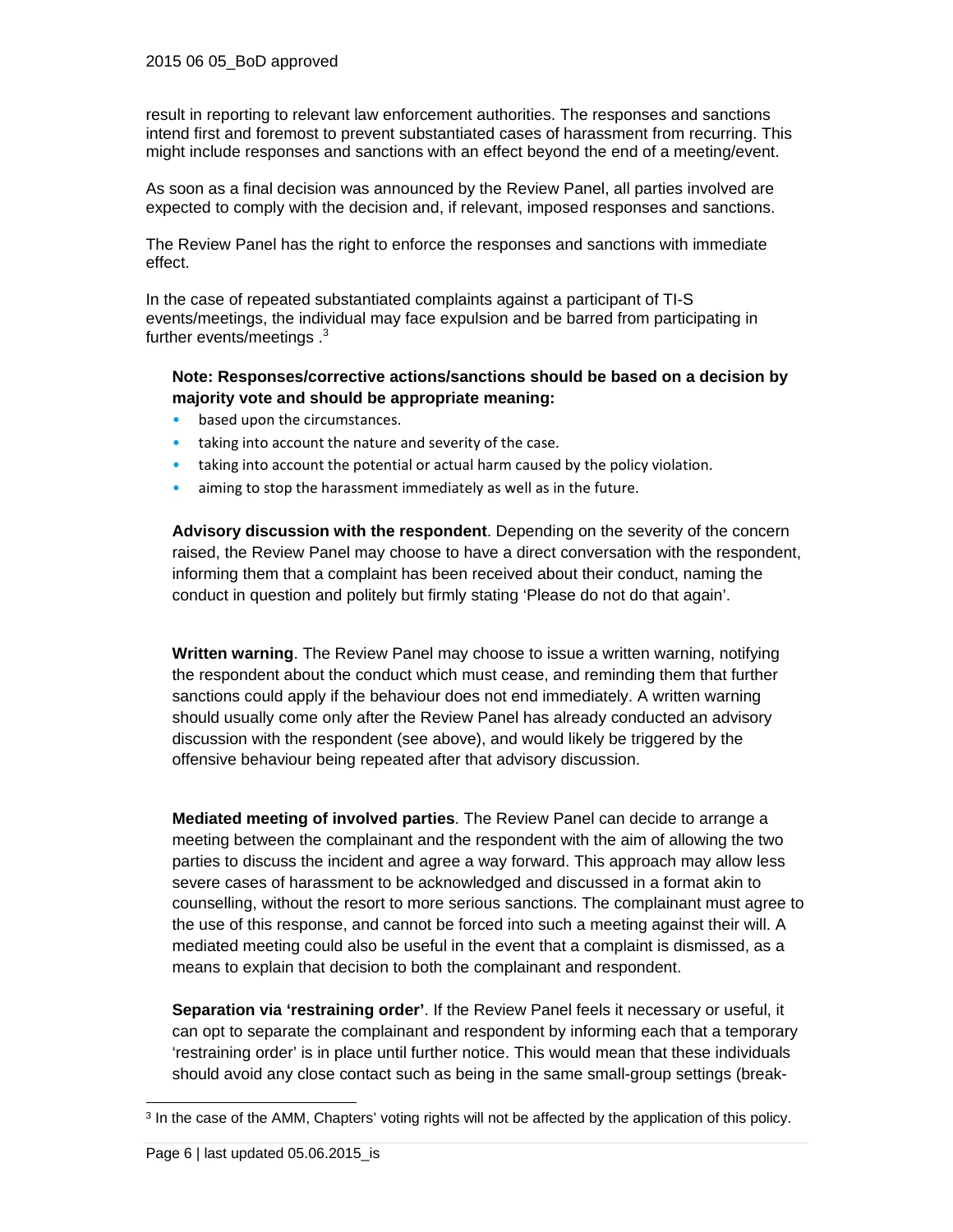out sessions, committee meetings, panels and workshops, social activities); likewise, communication via email, phone, SMS and other means should be avoided during this period. The purpose of the separation is to provide an initial space for the investigation to proceed while also preventing the possibility of a repeat offence.

**Suspension from the TI-S organised event**. When the Review Panel determines that a complaint is substantiated, it may opt to suspend the respondent from aspects of the ongoing event. For instance, the respondent could be suspended from key speaking opportunities, social activities or group meals at the event, but still be allowed to attend the overall event.

**Expulsion from the TI-S-organised event**. When the Review Panel determines that a complaint is substantiated, it may opt to immediately expel the respondent from the event, at the respondent's (or respondent's organisation's) own expense. Expulsion would typically be applied in serious cases, where the continued presence of the person who has committed the offence poses the potential for harm to the complainant or witnesses. Likewise, a complainant who is found to have knowingly filed a false claim against another person may face expulsion at their own (or their organisation's own) expense. In practice, expulsion means the expelled party must leave the event venue and take no further part in any of its proceedings; if the expelled party's accommodation is on site at the event venue, the Review Panel may also require the person to arrange new accommodation away from the venue. The precise parameters of the expulsion are at the discretion of the Review Panel. An appeal over the recovery of costs associated with the expulsion can later be lodged with the Board Ethics Committee.

**Referral to appropriate authority at the offender's employer**. In some cases, the appropriate sanction may be best applied by the organisation where the person found to have committed the offence is employed – this could be the Secretariat, a national chapter, or even an external organisation. In these cases, the Review Panel would convey their evidence, findings and recommendations to the relevant authority at the respondent's employer (this might be their board, their executive director, an ethics body, or other complaints-handling body). In order for the Review Panel to refer the full case details onward to the respondent's employer, it must have the complainant's consent; without complainant's consent, the Panel can only inform the respondent's employer generically and without providing details or names, along the lines of 'We had a case of misconduct about your employee and have dealt with it according to this policy'.

If the complainant prefers, the Review Panel may assist the complainant in lodging a complaint with the appropriate authority at the respondent's employer. In either of these situations, the Review Panel should follow up to ensure that the offender's employer engages with the case and acts accordingly. Resorting to this sanction does not preclude the Review Panel from imposing other sanctions during or after the event.

**Addition of offenders to 'three strikes' log.** When a complaint is substantiated by the Review Panel, the misconduct of person(s) adjudged to have committed the offence will be logged in a central, confidential record at TI-S by the Ethics Advisor. To effect this, the Review Panel submits their final case file to the Ethics Advisor for central storage, and the Ethics Advisor enters select details in the log (the name of the offender, and a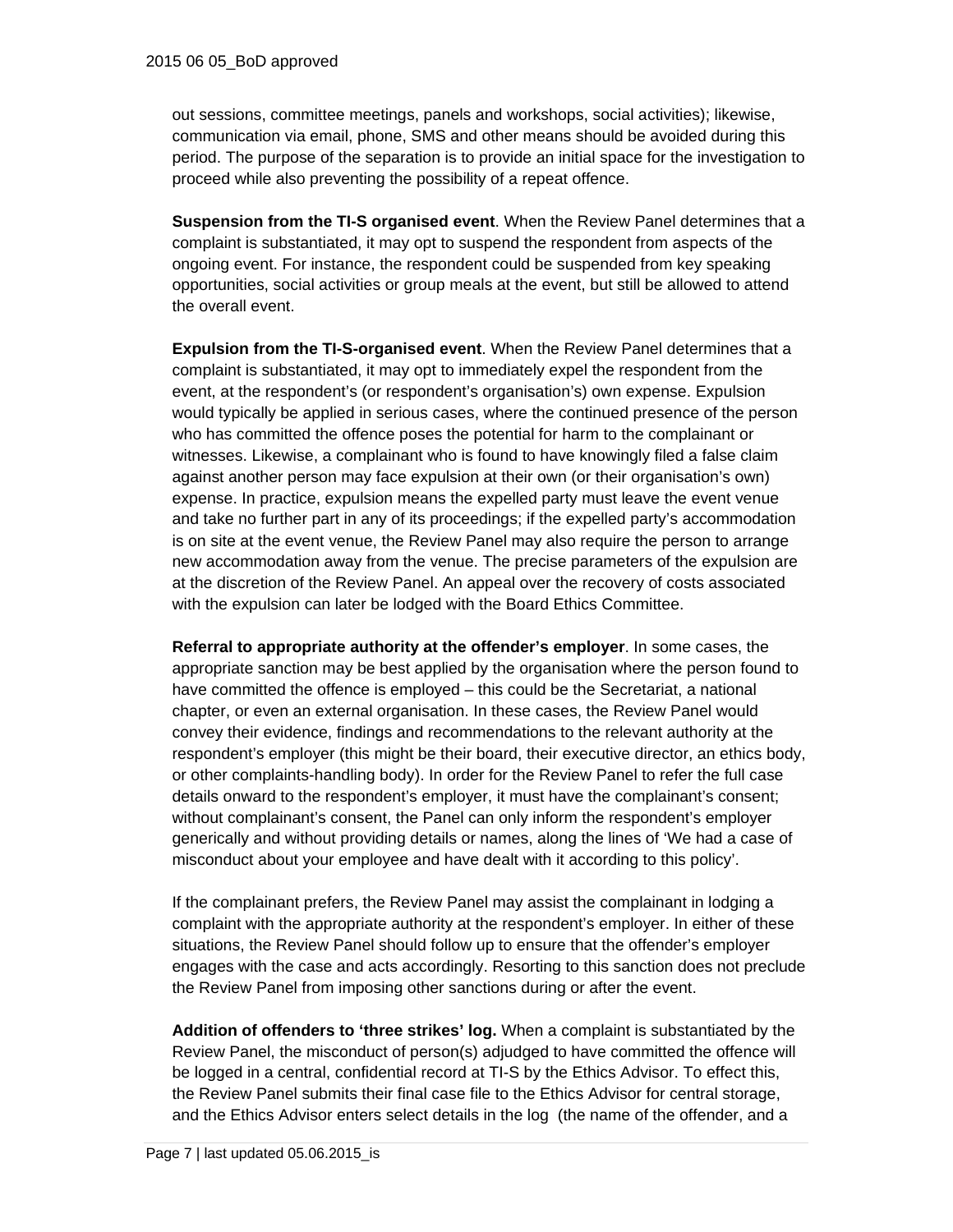general description of the offence along with its date and location; the log should not mention the complainant's name). When any individual receives 'three strikes' in the log (meaning, three substantiated complaints against them), the Ethics Advisor informs the TI-S Managing Director of this fact. The Managing Director will then pre-emptively inform that individual's employer or manager that the individual is henceforth not permitted to attend TI-S-organised events

**Referral to local/national authorities**. In certain severe cases where the offence violates applicable local/national laws in the event host country, there may be an obligation to refer the case to the local authorities (such as police). This would typically occur in cases that involve physical or sexual assault, or other criminal behaviour. The Review Panel's role in these scenarios is to support the complainant in reporting the case to the authorities. The Review Panel cannot refer the matter to the authorities itself.

# **8. Appeal**

The complainant as well as respondent has the right to appeal against a decision made and/or sanctions imposed by the Review Panel. In case any of the parties involved express their intention to appeal against the decision by the Review Panel, the Transparency International Board Ethics Committee (=> contact details) can be called upon as a final appeal instance. On each request, the Board Ethics Committee should receive (a) a statement of the issues to be considered, (b) a summary of the relevant facts and copies of any pertinent documents, and (c) in cases where a particular urgency exists, a substantiated indication to that effect.

### **9. Documentation/Case-log**

The Review Panel has the responsibility to document the information received, actions taken and decisions made during the whole investigation process. It is the Review Panel's responsibility to refer this information for archiving purposes as soon as possible after the event to the TI-S Ethics Advisor who is bound by confidentiality according to the TI-S Code of Conduct and who will file this information in a case-log. The TI-S Ethics Advisor will regularly check the case log regarding repeated actions of harassment by individual participants. In the case that a TI-S meeting/event participant was charged with three substantiated incidents of harassment, the TI-S Ethics Advisor will inform TI-S Management in order to initiate appropriate actions.

### **10. Review process**

This policy will be reviewed on a regular basis. Feedback is welcome and should be directed to the TI-S Anti-Harassment Working Group<sup>4</sup> in writing (eventquidelines@transparency.org).

### **11. Annex**

FAQs to Anti-Harassment Policy for TI-S Organised Events and Meetings

<sup>-</sup>4 The TI-S Anti-Harassment Working Group consists of two Works Council members, the TI-S Ethics Advisor, one member of the TI-S IACC Department, one member of the Governance Unit, and one member of the HR Department.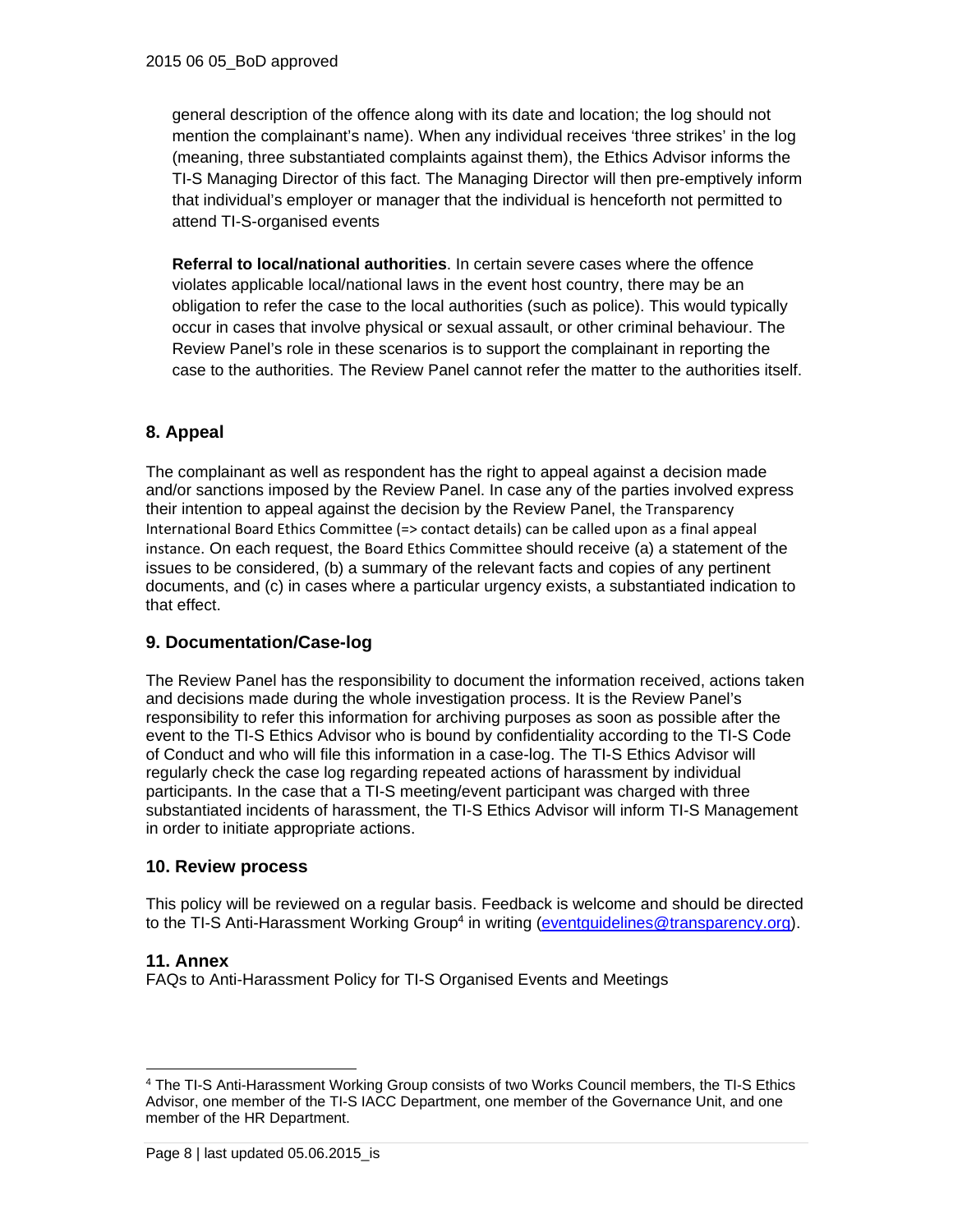# **FAQs TO ANTI-HARASSMENT POLICY FOR TI-S ORGANISED EVENTS AND MEETINGS**

# **Table of Contents**

| 3. Does the policy also cover harassment outside the event/meeting place? 11                |
|---------------------------------------------------------------------------------------------|
|                                                                                             |
|                                                                                             |
| 1. What actions should I take as a meeting organiser before the event to prepare for my     |
| 2. What do I need to consider when assigning the roles of the "Contact Point(s)" and of the |
| 3. What actions should I take as a meeting organiser before the event to promote the        |
| 4. What actions should I take as a meeting organiser during the event? 13                   |
| Questions for "Contact Points" and members of the Review Panel 13                           |
|                                                                                             |
| 2. How am I expected to handle cases of harassment as "Contact Point"? 14                   |
| 3. How am I expected to conduct an investigation as member of the Review Panel?  14         |
| 4. How am I expected to interview the complainant as member of the Review Panel?  14        |
| 5. How am I expected to interview the responded as member of the Review Panel? 15           |
| 6. How am I expected to interview the witness as member of the Review Panel? 15             |
|                                                                                             |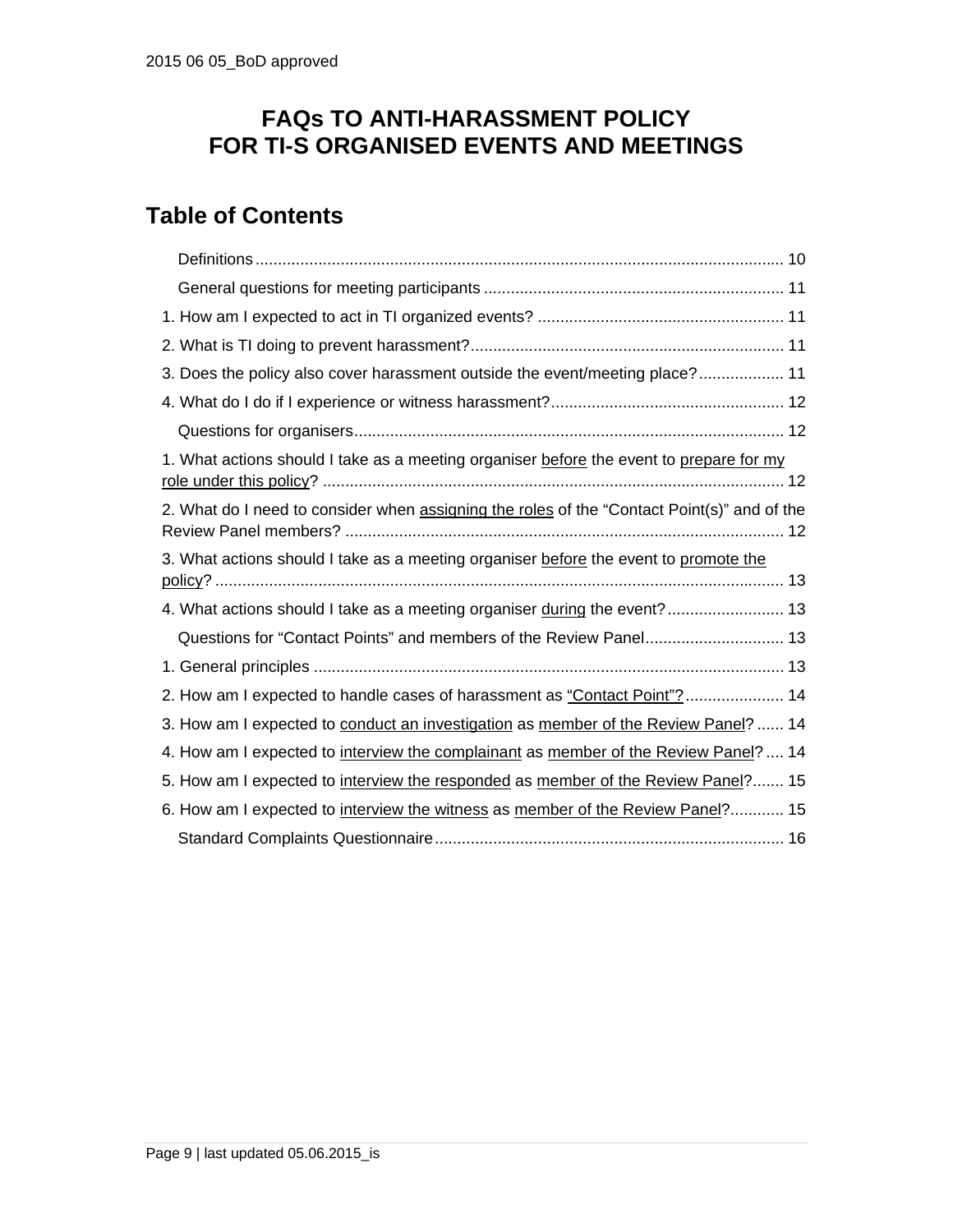# **Definitions**

### **What is discrimination and (sexual) harassment?**

In an organization as diverse as TI, individuals will have different views about what is offensive. TI's commitment to a discrimination- and harassment-free meeting and event environment, however, does not allow any cultural value or practice to legitimize behaviour which harasses, intimidates, threatens or humiliates others.

**Discrimination** occurs where a person has been treated directly or indirectly less favourably or would be treated less favourably than compared to another person because of their actual or perceived race or ethnic origin, gender, religion or belief, disability, age or sexual orientation or other aspects of one's identity.

**Harassment** occurs when an unwanted conduct takes place with the purpose or effect of violating the dignity of the person concerned and of creating an intimidating, hostile, degrading, humiliating or offensive environment because of a person's actual or perceived race or ethnic origin, gender, religion or belief, disability, age or sexual orientation or other aspects of their identity. **Sexual harassment** occurs when the unwanted conduct is of a sexual nature, typically an "unwelcome" sexual advantage.

Discrimination and (sexual) harassment may involve people of the opposite or the same sex. It may be part of a pattern of behaviour or occur only once. It may be directed at an individual or at a group of people. It may take place during face to face contacts, but can also be inflicted by means of telephone calls, letters or e-mails. Most seriously, it may involve abuse of authority.

Determining whether someone's conduct amounts to discrimination or (sexual) harassment requires consideration not only of their intent but also of the perception of their behaviour by others. An action may be discriminatory or harassing, whether intentional or not, if somebody else found it offensive or intimidating. Another important element is the extent to which the conduct interferes with the meeting and event atmosphere. Mildly offensive comments or behaviour can rise to the level of discrimination and harassment if they are repeated or have become pervasive. At the same time, a single incident will be considered discriminatory or harassing if it is so severe that it poisons the overall environment.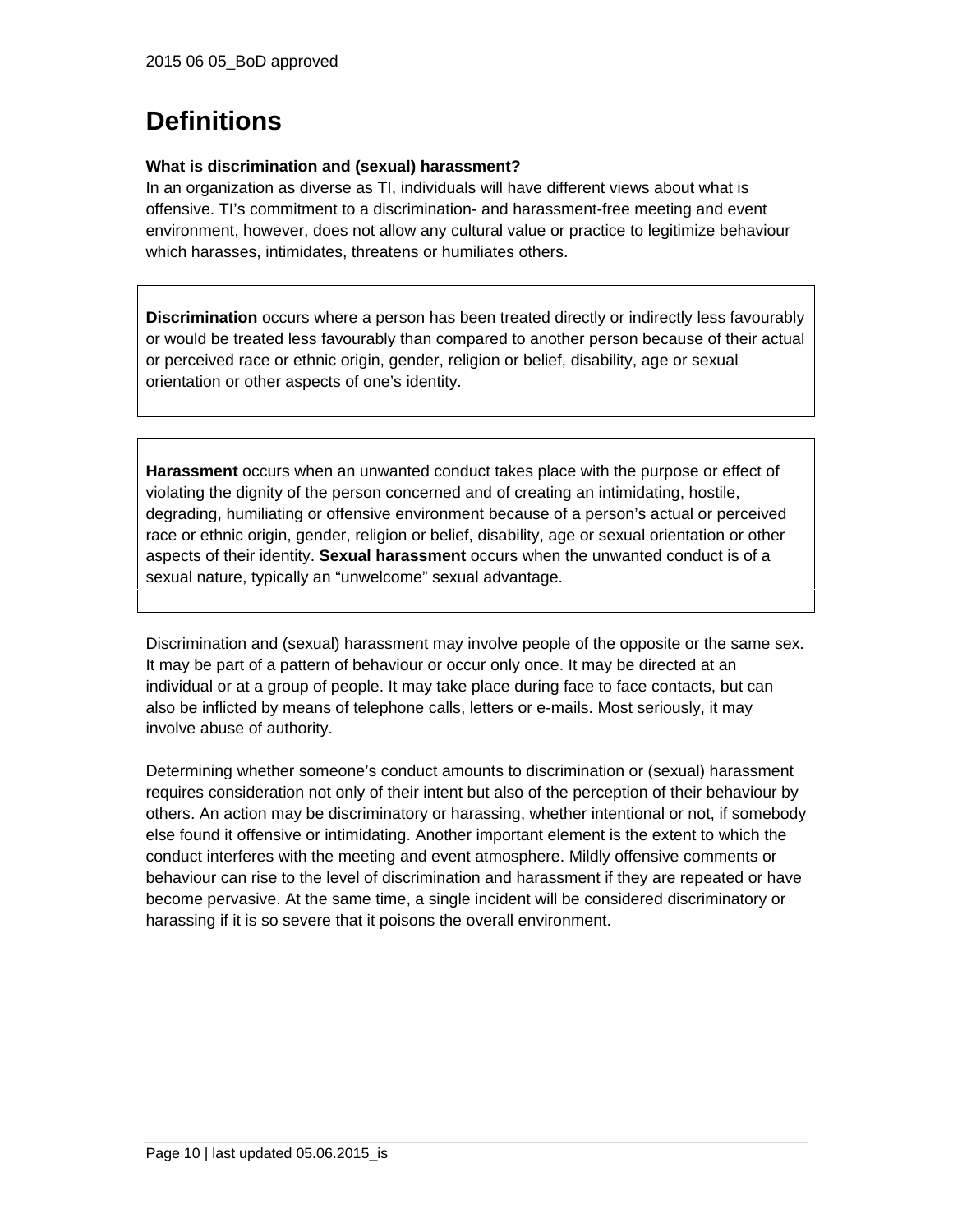# **General questions for meeting participants**

# **1. How am I expected to act in TI organized events?**

Every participant should feel welcome, comfortable and safe at a TI-S-organised event as well as feel responsible for other participants to feel the same.

The key principles that should guide your participation are:

- Respect: Timeliness and engaged participation until the meeting ends will benefit all participants and positively contribute to the outcomes of the meetings.
- Collegiality: All participants will benefit from an insightful and supportive meeting environment. In lieu of spontaneous interventions, a raised hand will signal that a participant would like to talk.
- Who is talking? Indicating your name and affiliation with TI (Chapter, Individual Member, Board of Directors or Advisory Council) or any other organisation/company etc. will facilitate the communication and exchange of participants.
- Understanding each other: Be aware that the official meeting language is not necessarily the mother tongue of all participants. While interpretation services might be provided, speaking clearly, loudly and slowly will make it easier for participants not fluent in your language to understand your intervention and will allow time for appropriate interpretation.
- Clarity: Clear and concise interventions will support a lively and equal ground for exchange.
- Tolerance: It is important to bear in mind that humour may, particularly in a culturallydiverse context, hurt participants, even if the speaker did not intend it to be. A TI‐S event is a space for everyone to express themselves in a gentle and cordial environment.

# **2. What is TI doing to prevent harassment?**

TI takes a strong stance against harassment of all nature in the workplace. TI's position on discrimination and (sexual) harassment is clear: zero tolerance! Strict adherence to the Code of Conduct, an Ethics structure both at Secretariat and Board level, and this Anti-Harassment Policy are but a few ways though which TI seeks to address this. Through this policy and the Grievance Policy, TI seeks to maintain fair procedures for dealing promptly with complaints from employees.

All participants and further stakeholders will be informed about the Anti-Harassment Policy and the resulting rights and responsibilities both before and during the TI-S organised events.

### **3. Does the policy also cover harassment outside the event/meeting place?**

Generally, a TI-S organiser will not intrude or become involved with the private lives of employees or event/meeting participants. However, TI-S staff as well as participants may be viewed as event/meeting representatives even when outside of an event/meeting place if there is a report or complaint of harassment and the activity has a nexus to the event/meeting (i.e. the incident happened at an event/meeting-related site or social event).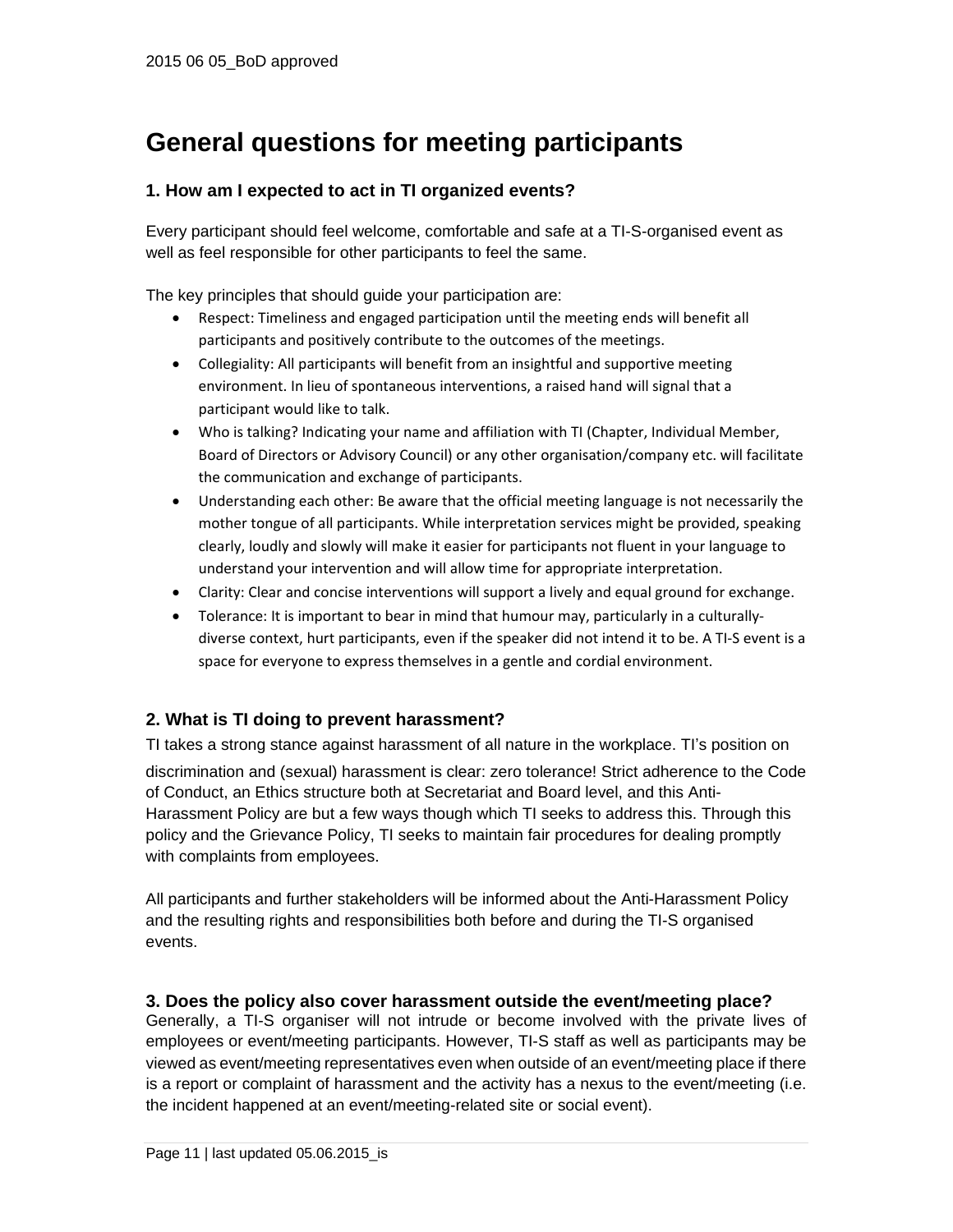### **4. What do I do if I experience or witness harassment?**

- Often, the most effective method to put an end to harassment is to tell the person to stop. Let the person know the action is unwelcome. Ignoring the situation will not make it go away!
- However, do not directly approach the offender, when there have been threats or threatening behaviour.
- If the direct approach is not appropriate or does not solve the problem, report the situation to the "Contact Point".

# **Questions for organisers**

## **1. What actions should I take as a meeting organiser before the event to prepare for my role under this policy?**

- Acquaint yourself with the Anti‐Harassment Policy and in particular with the complaints handling procedure.
- Assign the roles of the "Contact Point(s)" to a TI-S staff member(s) as well as of the members of the Review Panel to TI‐S staff members and/or event/meeting participants present at the planned event/meeting and make sure that they are easily to contact and available during the event. Secure their contact details during the event (e.g. mobile number, email address, room number etc.)
- Organise a briefing session on the Policy and guidelines for TI‐S event/meeting organisers for all involved TI‐S staff members (if possible already include the "Contact Point(s)" as well as the members of the Review Panel).
- Inform the participants in particular about the provisions of the policy, their important role in implementing the policy, the planned actions for informing participants about the policy, the complaints process, the main contact persons for receiving reports (i.e. "Contact Point(s)" and member of the Review Panel).

## **2. What do I need to consider when assigning the roles of the "Contact Point(s)" and of the Review Panel members?**

- If possible, pick people who are already somewhat familiar with the issue of harassment and/or handling complaints and ethical issues.
- Keep the number of "Contact Points" as small as possible taking into consideration working hours, involvement into the event/meeting programme etc. Possible arrangements are for example: 1 "Contact Point! + 1 Back up or 2 "Contact Points" who can be contacted alternatively.
- Take into account a gender balance in the composition of the Review Panel as well as with the selection of "Contact Points".
- Do assign these roles to experienced staff members and/or participants ideally at a senior level including relevant stakeholder of the event/meeting (depending on availability e.g. senior staff of TI-S + NC representative + IM).
- Secure cooperation of people for the Review Panel in advance. Explain the objectives of the panel as well as the rights and responsibilities resulting from this position during the event/meeting. Do not force people to take over the position!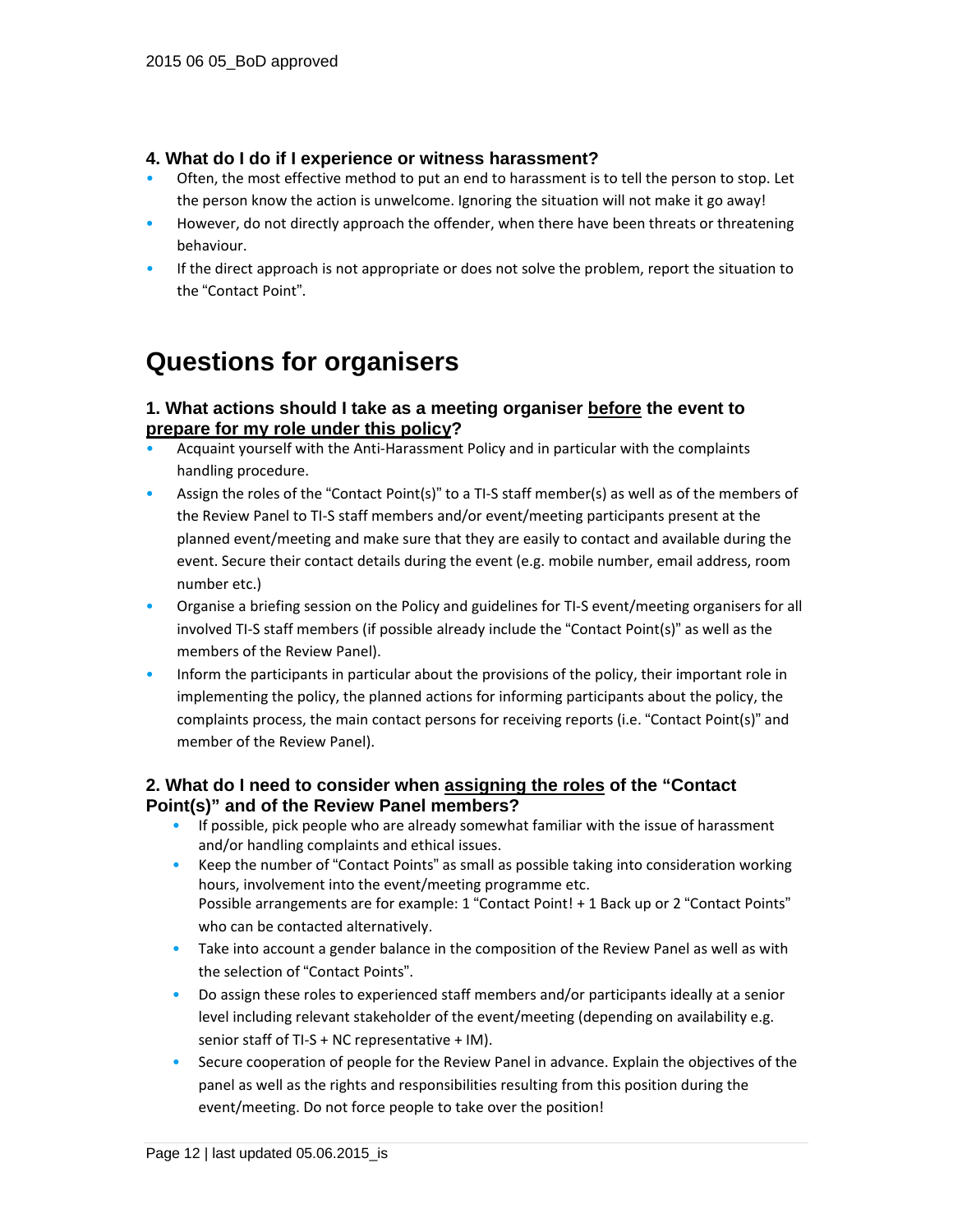- You might consider some quick role-playing. Practice helps to react to unexpected and sensitive situations.
- Avoid any conflicts of interest in the composition of the Review Panel. Conflicts of interest should be declared by the Review Panel members when they occur. If necessary, a (temporary) substitute needs to be assigned.

## **3. What actions should I take as a meeting organiser before the event to promote the policy?**

- Integrate a reference to the Anti‐Harassment Policy into your communication of the event/meeting, e.g. as a disclaimer in your emails and a reference in the invitation
- Publish the Policy on the event/meeting website or Chapter Zone.
- Inform other stakeholders (e.g. service providers) about the Policy and request compliance.
- Organise a briefing session for the "Contact Point(s)" and members of the Review Panel to inform them about their role, rights and responsibilities and make the "Contact Point(s)" acquaint with the standard complaints questionnaire for receiving complaints.

# **4. What actions should I take as a meeting organiser during the event?**

- Distribute the Anti‐Harassment Policy in the event/meeting folder.
- Ensure that all participants explicitly accept the Policy.
- Distribute the short version (business card format) to participants.
- Display of policy at the registration desk.
- Organise a mandatory information session for all participants at the beginning of the event.

# **Questions for "Contact Points" and members of the Review Panel**

# **1. General principles**

- **•** Any allegation of harassment must be addressed **promptly** and steps taken immediately to ensure the personal security of all involved. Timelines must be designed for the quick resolution of the complaint and communicated to the parties involved.
- Assess whether it is **appropriate** for the Review Panel to investigate the case or in the case that the harassment case filed is violating (local) laws if it should be reported to the local authorities immediately by the complainant.
- All people involved in the harassment case **must be treated fairly**. Both parties (complainant and respondent) should be kept informed of the status of any investigation. Retribution or retaliation against the person making the complaint or against anyone who assists the investigation cannot be tolerated. Any attempt to influence or obstruct any of the parties involved in the case is a complainant or an alleged harasser is victimisation and unacceptable.
- All harassment complaints will be **impartially investigated**. The Review Panel must be comprised of people with no links to the complainant or the respondent.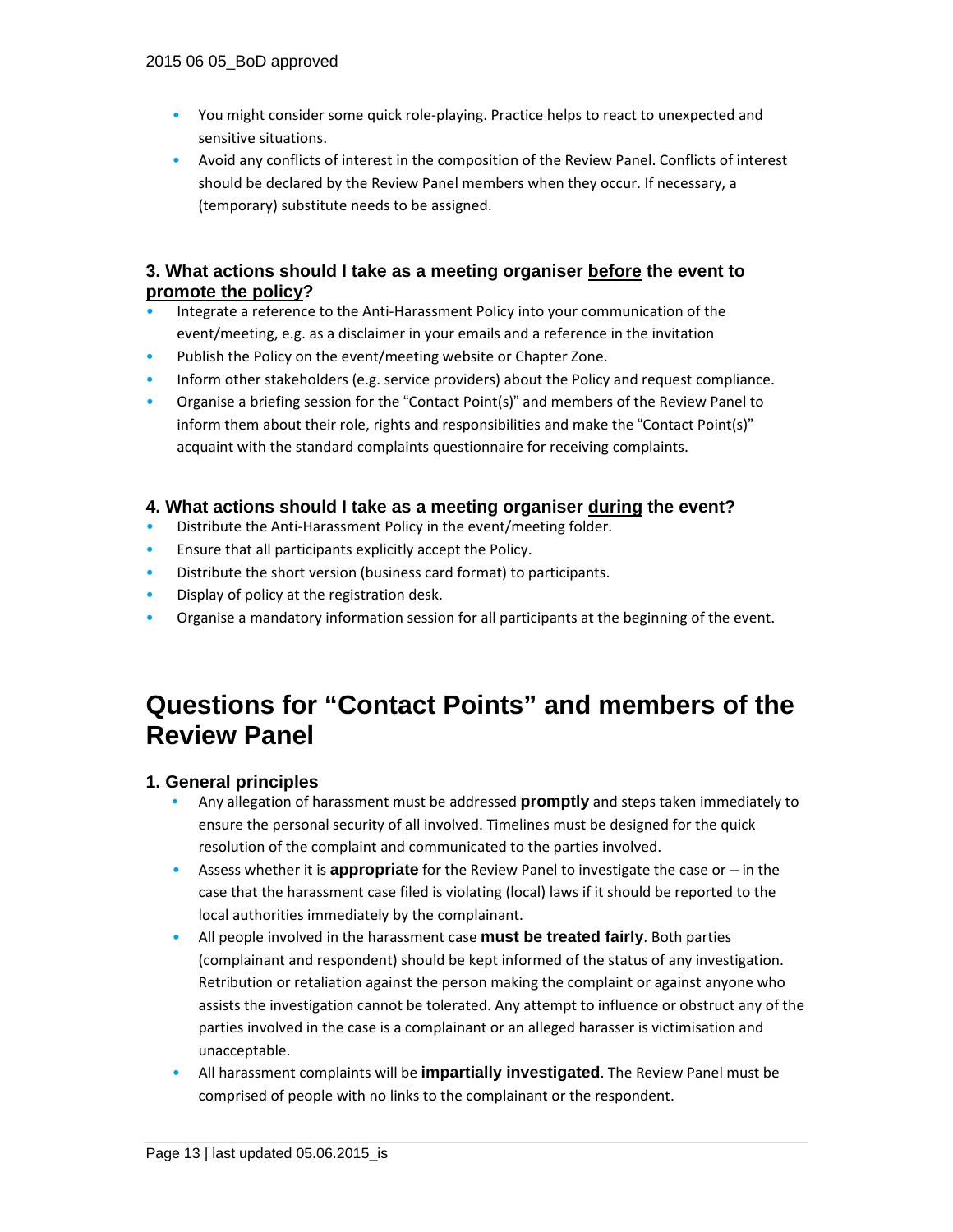• All complaints must be treated confidentially throughout the reporting and investigation process. Any person aware of the complaint and/or involved in the investigation must **respect strict confidentiality**. All information shared in the course of the complaint should be kept confidential and should not be released unless the Review Panel finds it necessary and the complainant agrees to it.

### **2. How am I expected to handle cases of harassment as "Contact Point"?**

- Find a neutral and/or private space for the initial meeting with the complainant.
- Listen to the complainant and gather the facts by using the **standard complaints questionnaire** without criticizing, judging or questioning their truthfulness.
- Provide advice if requested.
- Inform the complainant/witness about the rights and responsibilities of all parties involved and explain the complaints investigation process (incl. timelines) defined by the Policy.
- Refer the case and give the information to the Review Panel.

# **3. How am I expected to conduct an investigation as member of the Review Panel?**

- Investigate immediately. Delaying or extending an investigation can make witness testimony increasingly unreliable or impossible due to the limited duration of an event/meeting.
- Remember that the manner in which the investigation is handled can itself furnish grounds for complaints, so carefully document every step.
- Treat all claims seriously until you have reason to do otherwise.
- Update all parties involved regularly on the planned steps as well as the status of the investigation process.
- Keep the investigation confidential and request confidentiality from all parties involved. Emphasis to those involved that your discussions and information shared are not to be shared with unconcerned parties. Warn of possible disciplinary action, if necessary.
- Limit the number of persons who have access to information. Communicate strictly on a "need to know" basis, i.e. only share as much information as necessary.
- Ask questions so that information is not unnecessarily disclosed*. For example, instead of asking, "Did you see person 1 touching person 2?" ask "Did you witness any behaviour you would consider inappropriate between person 1 and 2".*
- Remember the purpose of the investigation is to gather facts, not disseminate allegations.
- If there is more than one allegation, treat each separately.
- To avoid defamation liability, never broadcast the facts of a given situation or the results as an example to others.

## **4. How am I expected to interview the complainant as member of the Review Panel?**

- Get specific details based on the initial information provided by the "Contact Point" and if necessary, seek clarification.
- Find out whether there was a pattern of previous episodes or seminal behaviour toward another participant.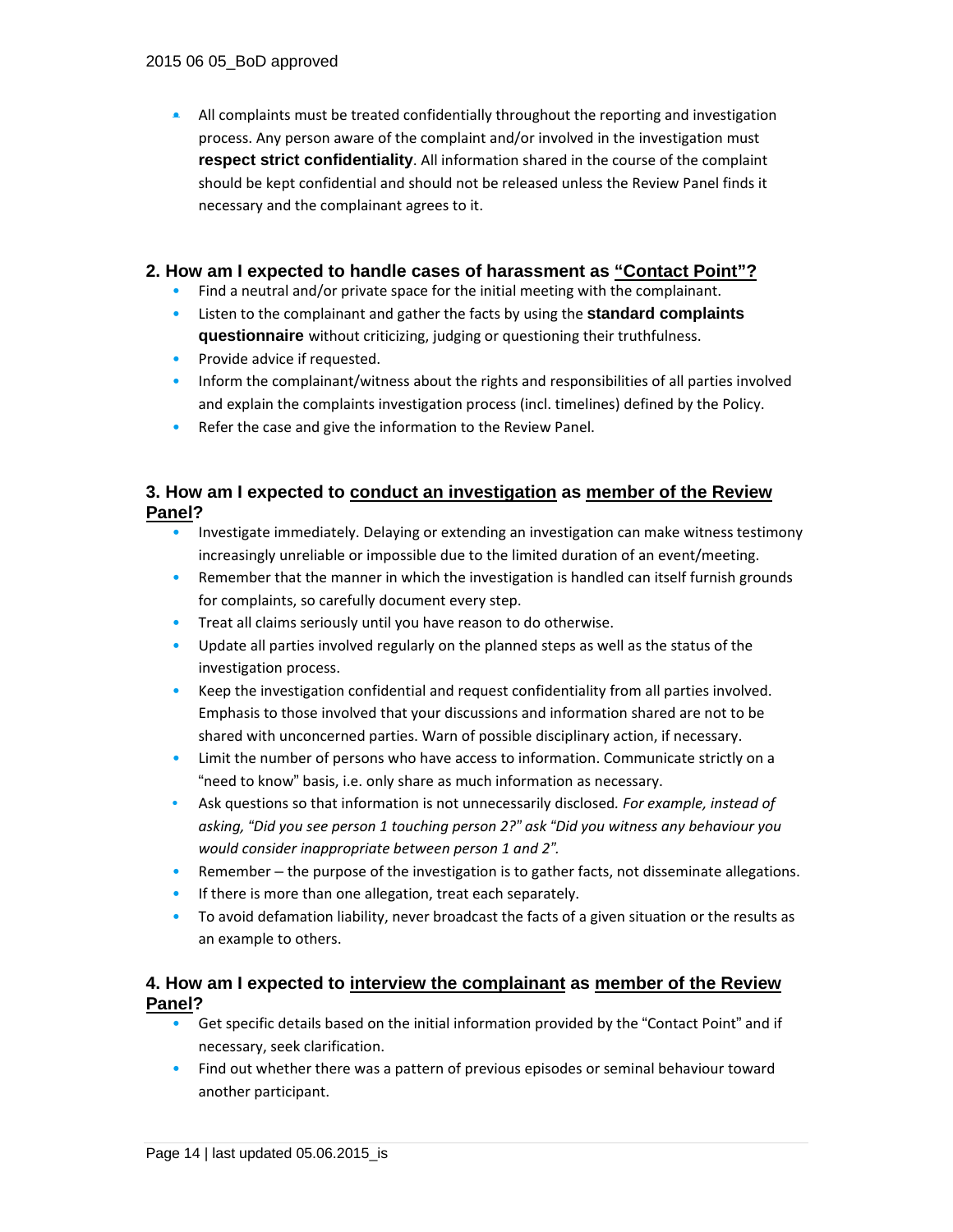### **5. How am I expected to interview the responded as member of the Review Panel?**

- Present the complaint to the responded. Only stick to facts and communicate strictly on a "need to know" basis.
- Inform the respondent about their rights and responsibilities and give them the possibility to respond to the allegation and presenting their version of the events.
- Obtain a statement from the responded.
- Identify the relationship of the responded to the complainant (e.g. direct line-management relationship).
- Describe the details of the allegation and note the areas of disagreement between testimonies of both parties.

### **6. How am I expected to interview the witness as member of the Review Panel?**

- Obtain statements from any witnesses who support or deny any of the complainant's allegations. Be aware that witnesses are often reluctant to come forward out of fear of reprisal.
- Assure all witnesses that their cooperation is important and that their testimony is confidential.